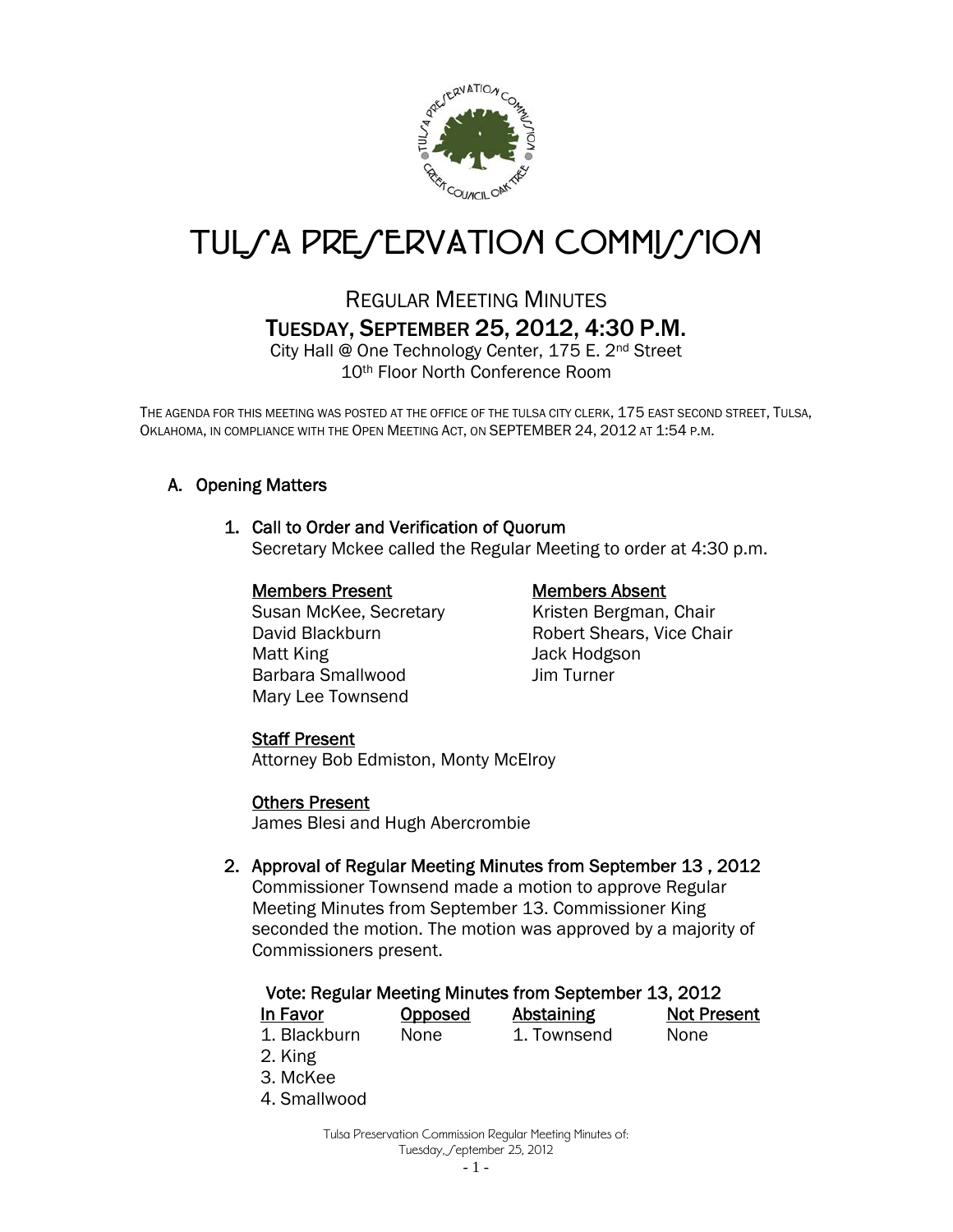#### 3. Disclosure of Conflicts of Interest

 No one reported a conflict of interest with the proposals on the agenda.

#### B. Actionable Items

#### 1. COA-12-037 / 2224 E. 19th Street (Yorktown)

Applicant: Lisa Crawford

COA Subcommittee Review Date: None

Request:

Replace all existing, wood double-hung windows with new vinyl doublehung windows to match existing sizes and patterns.

Monty McElroy presented Ms. Crawford's Certificate of Appropriateness application to the Commission and read the applicable guidelines for this district. Ms. Crawford was unable to attend the meeting.

Commissioner King made a motion to approve application with the condition that the existing wood trim around the windows be retained. Commissioner Smallwood seconded the motion.

#### Vote: 2224 E. 19th Street

| In Favor     | <b>Opposed</b> | Abstaining | <b>Not Present</b> |
|--------------|----------------|------------|--------------------|
| 1. Blackburn | 1. McKee       | None       | None               |

- 2. King
- 3. Smallwood
- 4. Townsend

The motion to approve with condition was **Approved by Majority** of Commissioners present. Yorktown Guidelines cited: A1.2.1, A1.2.3, A1.2.4, A1.2.6.

#### 2. COA-12-038 / 216 E. 19th Street (North Maple Ridge)

Applicant: James and Julianne Blesi

COA Subcommittee Review Date: None

Request:

- 1. Replace eight double-hung wood windows on first floor, west elevation and three on first floor, east elevation with new aluminum double-hung windows with exterior muntins to match existing sizes and muntin patterns.
- 2. Replace sliding, aluminum window (non-original) on first floor, east elevation with new aluminum double-hung window with exterior muntins to match muntin pattern of other new windows.

Monty McElroy presented Mr. and Mrs. Blesi's Certificate of Appropriateness application to the Commission and read the applicable guidelines for this district. Mr. Blesi was present to answer questions.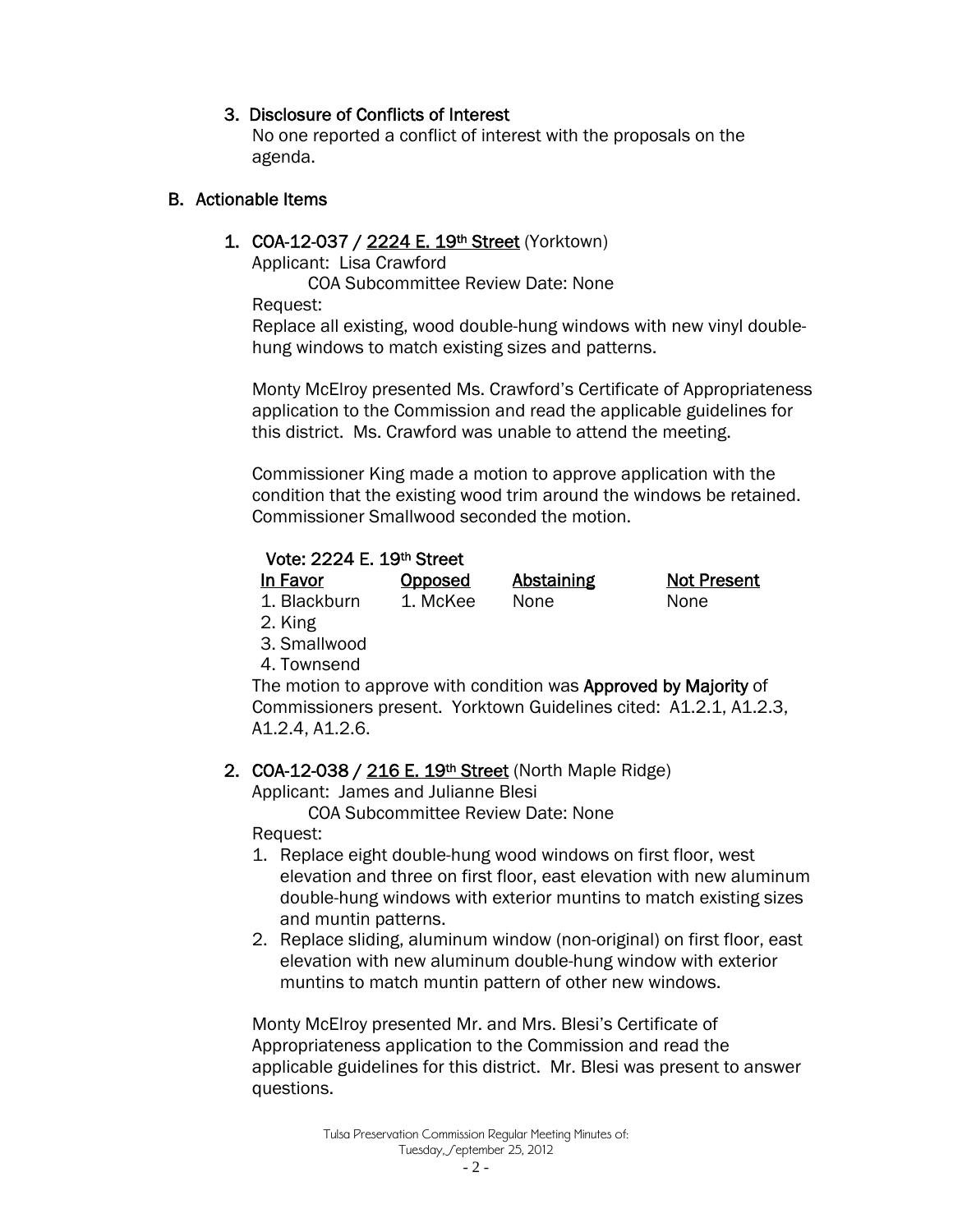Commissioner King made a motion to approve application. Commissioner Smallwood seconded the motion.

#### Vote: 216 E. 19th Street

In Favor Opposed Abstaining Not Present 1. Blackburn None None None

- 2. King
- 3. McKee
- 4. Smallwood
- 5. Townsend

The motion was Approved Unanimously. North Maple Ridge Guidelines cited: A1.2.1, A1.2.3, A1.2.4, A1.2.6.

#### 3. COA-12-039 / (Brady Heights)

Applicant: Hugh Abercrombie

COA Subcommittee Review Dates: None

*Worked started prior to COA application* 

Request:

Construct two-tier stacked masonry retaining wall at northeast corner of front yard.

Monty McElroy presented Mr. Abercrombie's Certificate of Appropriateness application to the Commission and read the applicable guidelines for this district. Mr. Abercrombie was present to answer questions.

Applicant stated he was unaware that a COA was required for the construction of a retaining wall. He assumed the retaining wall was considered landscaping and did not require a COA. He discussed the retaining wall with Commissioners and stated that he would like to have the option to extend the lower tier three to four feet to help control erosion of the corner of the yard.

Commissioners discussed the extension of the lower tier and agreed to allow the applicant the option to extend the lower tier by a few feet.

Commissioner King made a motion to approve the application for the construction of the retaining wall with an option to extend the lower tier no more than four feet in each direction, with the extension no higher than the existing wall. Commissioner Townsend seconded the motion.